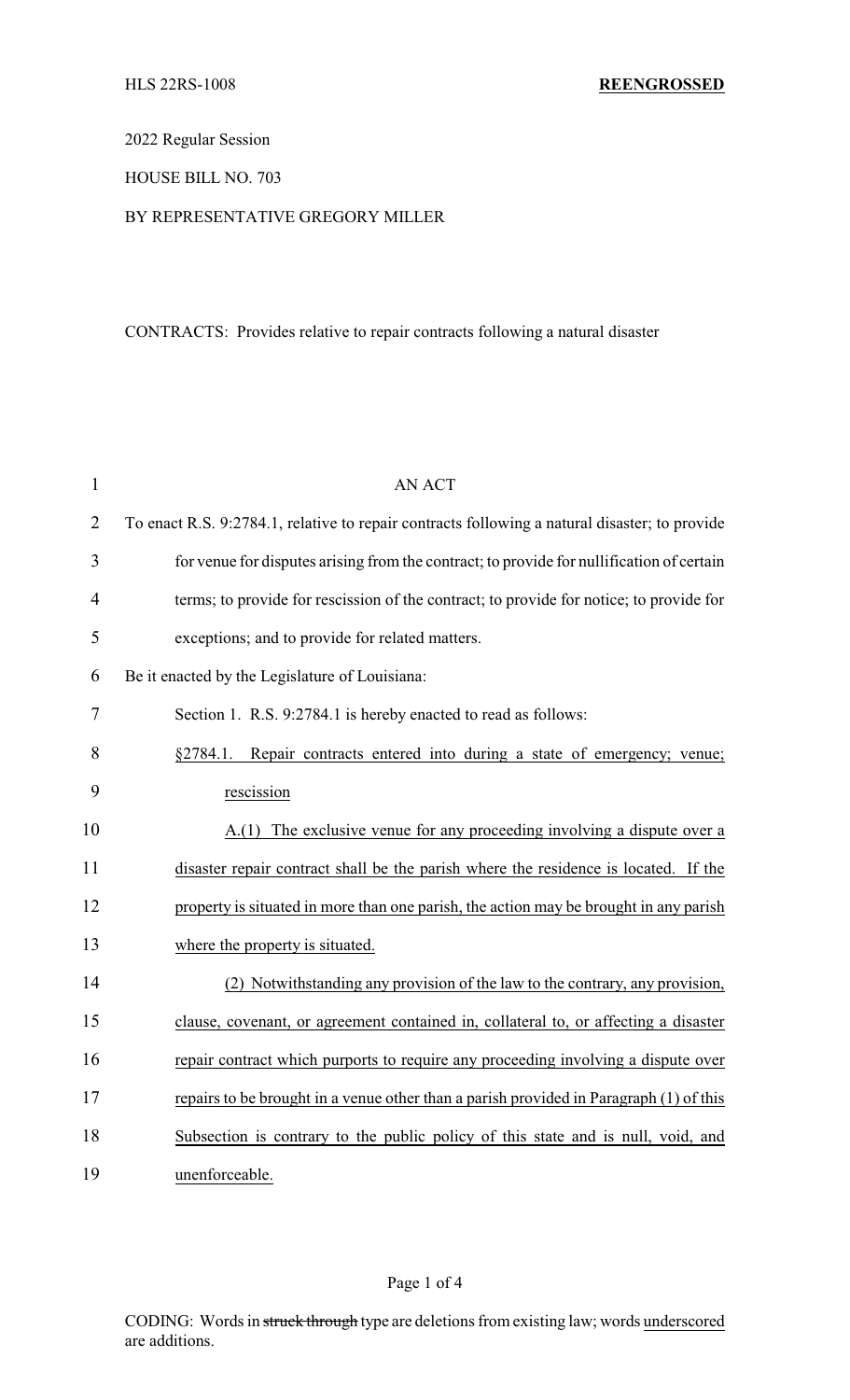| $\mathbf{1}$   | B.(1) The owner of residential property who enters into a disaster repair                |
|----------------|------------------------------------------------------------------------------------------|
| $\overline{2}$ | contract may cancel the contract within ten days of entering into the contract.          |
| 3              | (2) If a homeowner elects to cancel a contract pursuant to this Subsection,              |
| 4              | he may do so by hand-delivering notice thereof to the contractor or by mailing notice    |
| 5              | by United States mail to the contractor at his last known address, or to his agent for   |
| 6              | service of process.                                                                      |
| 7              | (3) Cancellation made pursuant to this Subsection shall be without penalty               |
| 8              | and all payments made by the homeowner before cancellation shall be refunded             |
| 9              | promptly. This contractor shall be entitled to payment for the cost of work              |
| 10             | performed and materials ordered or delivered prior to cancellation, along with           |
| 11             | reasonable overhead.                                                                     |
| 12             | (4) The right to cancel a contract pursuant to this Section shall expire at the          |
| 13             | expiration of the disaster or emergency declaration or one year from the date of the     |
| 14             | issuance of the disaster or emergency declaration, whichever occurs first.               |
| 15             | C.(1) This Section shall not apply to material suppliers or materialmen for              |
| 16             | sales to the owner of the affected residential property or deliveries to the affected    |
| 17             | residential property of materials ordered by a contractor or subcontractor even if the   |
| 18             | repair contract is cancelled pursuant to Subsection B of this Section.                   |
| 19             | This Section shall not affect proper venue for an action on an open<br>(2)               |
| 20             | account, promissory note, or contract for sales of materials by a material supplier      |
| 21             | or materialman to the owner of the residential property as provided in Code of Civil     |
| 22             | Procedure Articles 74.4 and 76.1.                                                        |
| 23             | D. Nothing in this Section shall affect the rights of any party provided in              |
| 24             | R.S. 9:4801 et seq. or R.S. 9:2781.                                                      |
| 25             | E. For purposes of this Section, "disaster repair contract" means a contract             |
| 26             | or subcontract entered into during the six month period following a gubernatorially      |
| 27             | declared disaster or emergency following a natural disaster for repairs to a residential |
| 28             | property affected by the natural disaster.                                               |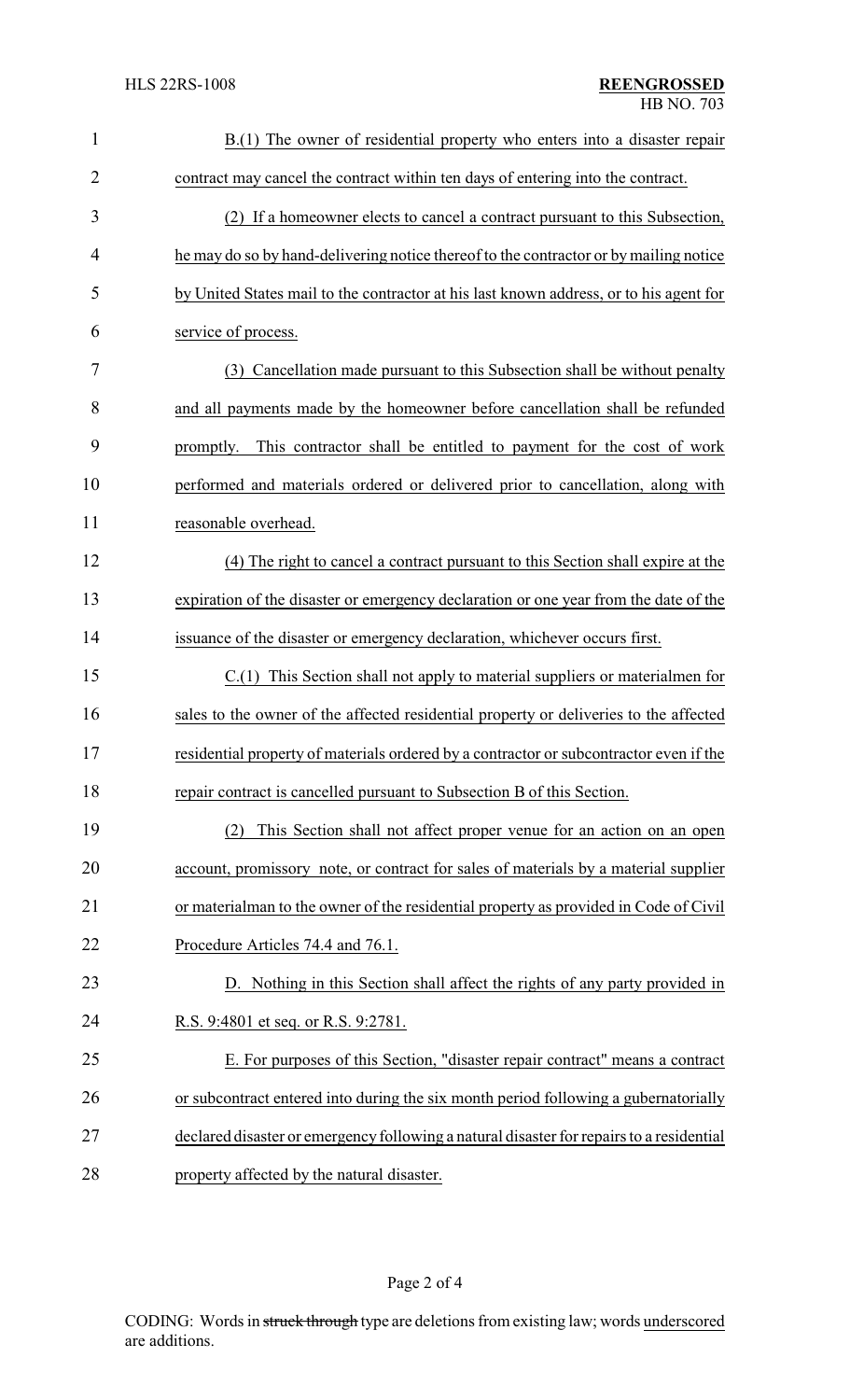## DIGEST

The digest printed below was prepared by House Legislative Services. It constitutes no part of the legislative instrument. The keyword, one-liner, abstract, and digest do not constitute part of the law or proof or indicia of legislative intent. [R.S. 1:13(B) and 24:177(E)]

| HB 703 Reengrossed | 2022 Regular Session | <b>Gregory Miller</b> |
|--------------------|----------------------|-----------------------|
|--------------------|----------------------|-----------------------|

**Abstract:** Provides for the exclusive venue for disputes regarding disaster repair contracts, nullifies any contrary venue provisions, and permits the rescission of such contracts within 10 days of entering the contract.

Proposed law provides the exclusive venue for any proceeding involving a dispute over a disaster repair contract shall be the parish where the residence is located. If the property is situated in more than one parish, the action may be brought in any parish where the property is situated.

Proposed law further provides that any provision, clause, covenant, or agreement contained in, collateral to, or affecting a disaster repair contract following a natural disaster which purports to require any proceeding involving a dispute over repairs to be brought in a venue other than the parish provided in proposed law is contrary to the public policy of this state and is null, void, and unenforceable.

Proposed law provides that the owner of residential propertywho enters into a disaster repair contract may cancel the contract or subcontract within 10 days of entering into the contract or subcontract.

Proposed law further provides that if a homeowner elects to cancel a contract or subcontract, he may do so by hand-delivering notice thereof to the contractor or bymailing notice by U.S. mail to the contractor at his last known address, or to his agent for service of process.

Proposed law provides that cancellation made pursuant to proposed law shall be without penalty and all payments made by the homeowner before cancellation shall be refunded promptly. Further provides that the contractor shall be entitled to payment for the cost of work performed and materials ordered or delivered prior to cancellation, along with reasonable overhead.

Proposed law provides that the right to cancel a contract shall expire at the expiration of the disaster or emergency declaration or one year from the date of the issuance of the disaster or emergency declaration, whichever occurs first.

Proposed law shall not apply to material suppliers or materialmen for sales to the owner of the affected residential property or deliveries to the affected residential property of materials ordered by a contractor or subcontractor even if the repair contract is cancelled.

Proposed law shall not affect proper venue for an action on an open account, promissory note, or contract for sales of materials by a material supplier or materialman to the owner of the residential property.

Proposed law shall not affect the rights of any party provided in present law Private Works Act and provisions regarding claims on open accounts.

Proposed law defines "disaster repair contract" as a contract or subcontract entered into during the six month period following a gubernatorially declared disaster or emergency